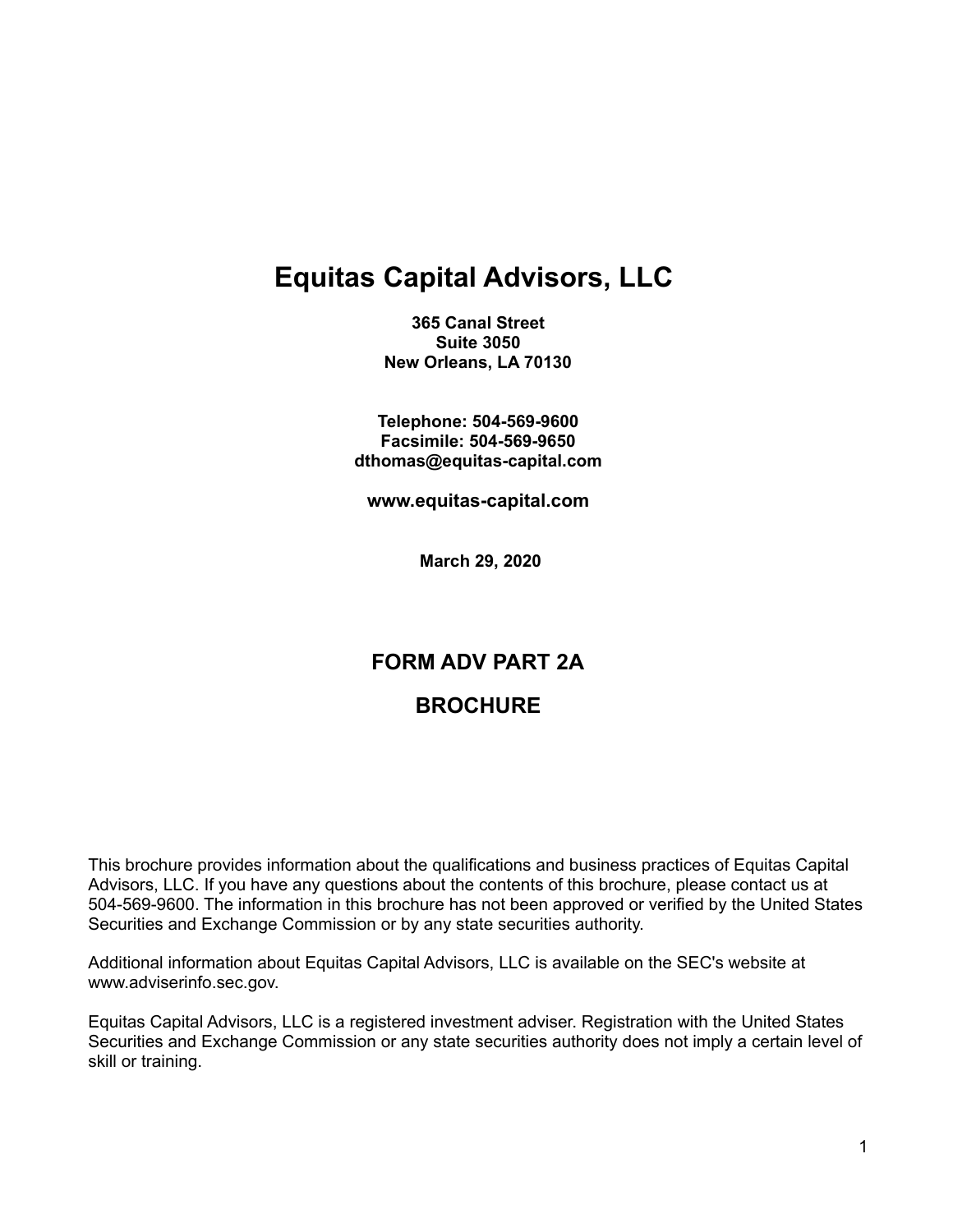# <span id="page-1-0"></span>**Item 2. Summary of Material Changes**

Form ADV Part 2 requires registered investment advisers to amend their brochure when information becomes materially inaccurate. If there are any material changes to an adviser's disclosure brochure, the adviser is required to notify you and provide you with a description of the material changes.

Since the filing of our last annual updating amendment, dated March 22, 2019 Meridian has terminated its business and returned all capital, thus Equitas no longer has a business relationship with the firm.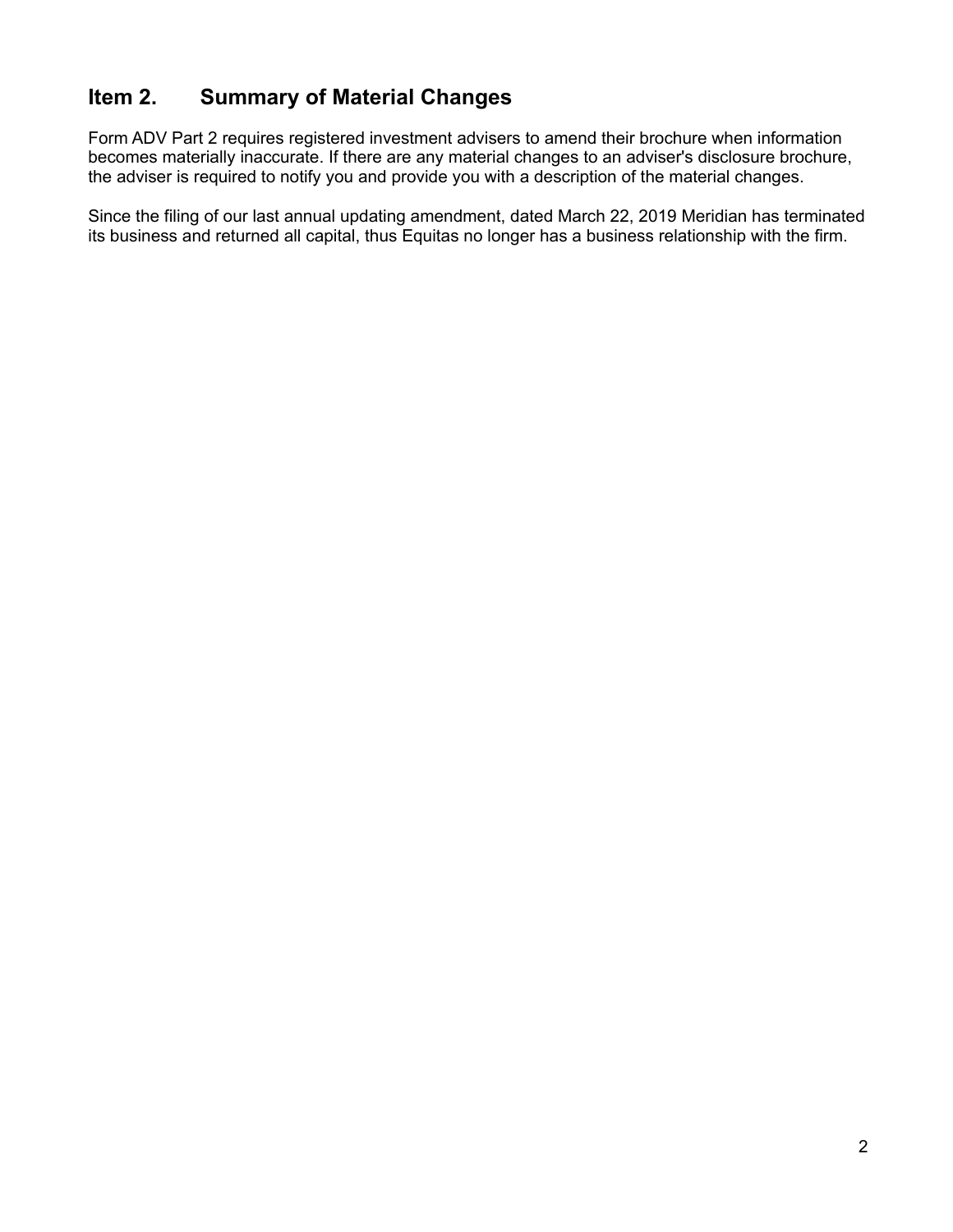# <span id="page-2-0"></span>**Item 3. Table of Contents**

# **Contents**

|            | Item 2. Summary of Material Changes                                                   | $\overline{2}$ |
|------------|---------------------------------------------------------------------------------------|----------------|
|            | Item 3. Table of Contents                                                             | 3              |
|            | Item 4. Advisory Business                                                             | 4              |
|            | Item 5. Fees and Compensation                                                         | 5              |
|            | Item 6. Performance-Based Fees and Side-By-Side Management                            | 6              |
| Item 7.    | <b>Types of Clients</b>                                                               | 7              |
| Item 8.    | Methods of Analysis, Investment Strategies and Risk of Loss                           | 7              |
| Item 9.    | Disciplinary Information                                                              | 8              |
| Item 10.   | <b>Other Financial Industry Activities and Affiliations</b>                           | 8              |
| Item 11.   | Code of Ethics, Participation or Interest in Client Transactions and Personal Trading | 9              |
| Item $12.$ | <b>Brokerage Practices</b>                                                            | 10             |
| Item $13.$ | <b>Review of Accounts</b>                                                             | 13             |
| Item 14.   | <b>Client Referrals and Other Compensation</b>                                        | 14             |
| Item $15.$ | Custody                                                                               | 15             |
| Item 16.   | <b>Investment Discretion</b>                                                          | 15             |
| Item 17.   | <b>Voting Client Securities</b>                                                       | 16             |
| Item 18.   | <b>Financial Information</b>                                                          | 16             |
| Item 19.   | Requirements for State-Registered Advisers                                            | 16             |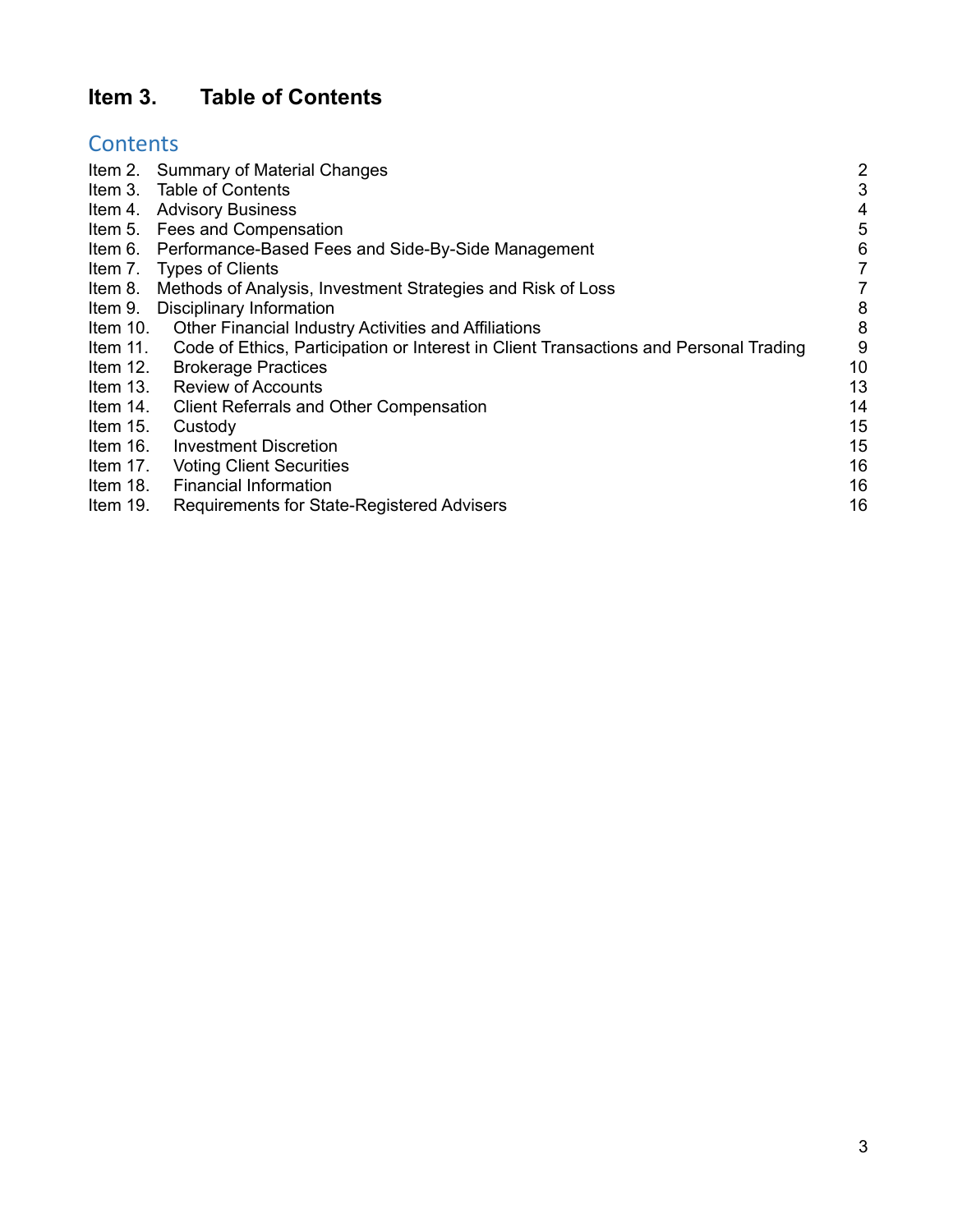# <span id="page-3-0"></span>**Item 4. Advisory Business**

Equitas Capital Advisors, LLC ("the Advisor", the "firm", "we" or "us") is an independent New Orleans, Louisiana based investment advisory firm. We provide a broad variety of investment management consulting services to a range of clients on a continuous basis. The firm has been in business since September 2002. David S. Thomas, Jr. is the Chief Executive Officer and 100% owner of the firm.

### **Investment Advisory Services**

Our investment advisory services are driven by and coordinated to meet each client's specific financial goals. Our clients include high net worth individuals, corporate pension and profit-sharing plans, charitable institutions, foundations, endowments, public funds, trusts, estates, Taft-Hartley Funds, family offices and corporations. Our consulting services include:

- Investment Policy Statement
- Asset Allocation Studies
- Investment Manager Search and Selection
- Performance Review and Evaluation
- Investment Manager Style Analysis
- 401(k) Consulting
- Alternative Assets Consulting
- Financial Planning
- Custody Review
- Fiduciary Education
- Fee Negotiations
- Active Asset Allocation

We work closely with our clients to analyze and define each client's individual investment objectives and needs. We tailor our advice and services to each client's particular objectives.

Generally, we do not have discretionary authority over our clients' funds, although in some cases we provide services on a discretionary basis. For the most part, we do not engage in the purchase or sale of individual securities for a client's account. All securities transactions are conducted in the client's account either through (1) separately managed accounts, (2) wrap-fee accounts, (3) mutual fund shares, (4) limited partnership interests or (5) private equity interests. In each instance, a third-party professional investment advisor is retained to manage the client's assets. We generally make no investment decisions regarding the investment in specific securities in a client's account.

The firm sponsors a managed account wrap-fee program ("MAP"), through which we assist our clients in selecting independent portfolio managers to manage their assets. We work closely with each client to analyze and define the client's investment objectives, financial goals, time horizons, and risk tolerance, and then recommend one or more portfolio managers based upon the particular investment strategies they offer. The platform of managers includes approximately 720 professionally-managed investment products. The portfolio manager(s) exercise discretionary authority over the client's funds in order to achieve the client's investment objectives, consistent with the investment strategy chosen by the client. MAP is not recommended for clients who wish to impose restrictions on investing in certain securities or types of securities.

As part of our investment advisory services, we may use one or more sub-advisers to manage a portion of your account on a discretionary basis and/or to render investment advice to you. We will regularly monitor the performance of your accounts managed by sub-adviser(s), and may hire and fire any sub-adviser without your prior approval. We currently utilize Wealthharbor Capital Group, LLC ("Wealthharbor") as a sub-advisor and Wealthharbor may also utilize our firm as sub-advisor for its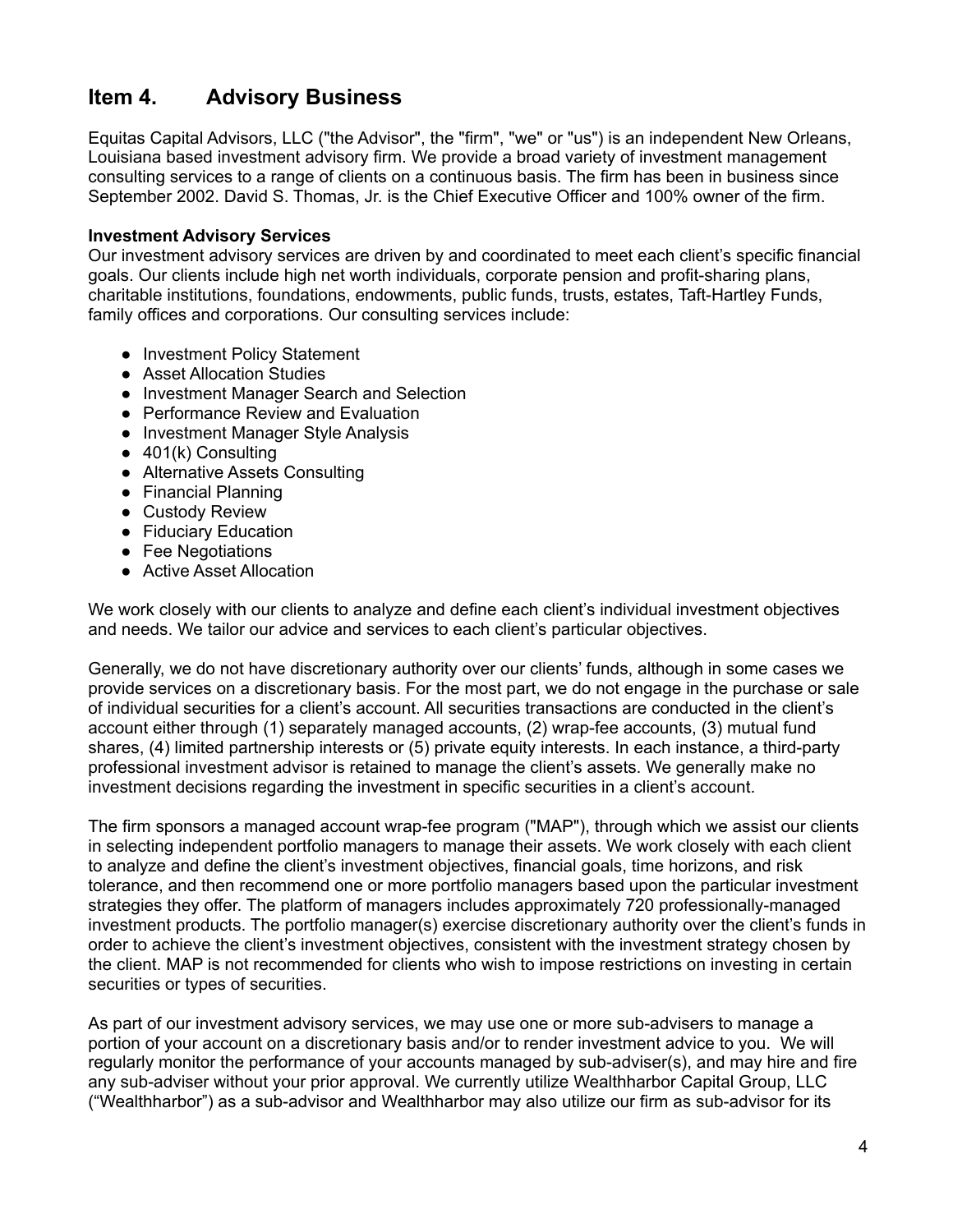clients. We also process compensation for associated persons of Wealthharbor in the form payment for benefits and/or salary. You will not pay our firm a higher advisory fee as a result of any sub-advisory relationships.

All clients who participate in MAP establish and maintain an account at Pershing Advisor Solutions, LLC ("PAS"), a broker-dealer and a division of the Bank of New York**,** and pay PAS a single "wrap fee" that covers all transaction, clearing and settlement, and custody expenses. MAP provides a cost effective alternative to paying separately for money management services, trading costs, brokerage fees, investment counseling, and ongoing account administration. This fee is generally .70% to 2.15% of the value of Client's assets in the MAP program (the fee varies based on the size of the account), payable quarterly in advance. PAS pays a portion of the wrap fee (.05% to 1 %) to the Advisor for its services, however any fees we receive through this program are used to offset, on a dollar-for-dollar basis, the particular client's consulting fees due to the Advisor. To the extent the offset is greater than the consulting fee invoiced, the Advisor rolls over that balance (the "Credit Balance") on a quarterly basis until the end of the year – at which point the balance reverts to zero and the Advisor retains any unused Credit Balance. Therefore, in situations where clients maintain a Credit Balance at the end of the year, the Advisor receives additional compensation from MAP.

As of December 31, 2018, we provide continuous management services for \$84,725,088 in client assets on a discretionary basis, and \$250,750,120 in client assets on a non-discretionary basis.

### **Equitas Evergreen Fund, L.P**

We serve as the investment adviser to the Equitas Evergreen Fund, L.P. a private pooled investment vehicle. The objective of Equitas Evergreen Fund, L.P. (the "Fund") is to achieve capital appreciation through investments in other private funds. The Partnership invests primarily in a limited number of private investment partnerships managed by a select group of non-traditional, performance-oriented hedge fund managers employing a variety of hedged and other investment strategies. The Fund is offered only by private placement memorandum and other offering documents to investors meeting certain sophistication and financial requirements. Investors and prospective investors should refer to the offering documents of the Fund for a detailed description of the risks, investment objectives, fees and other relevant information.

### <span id="page-4-0"></span>**Item 5. Fees and Compensation**

### **Investment Advisory Services**

For general consulting services, we charge an annual negotiable fee generally ranging between .25% and 1.00% of the value of the client's Account(s)/assets. For certain services, we may charge fees which differ from our general fee range. In limited circumstances we may charge fixed fees, which will be negotiated with each client on a case-by-case basis and will depend on the scope and complexity of the services provided.

Clients may elect to be billed directly or may authorize us to deduct fees from their accounts held with Pershing Advisor Solutions/Pershing, LLC. Fees are charged quarterly in advance based on the market value of the account on the last day of the preceding quarter. Market value means the value of all assets in the account (not adjusted by any margin debit), including all securities (both long and short) and money market and credit balances.

Clients who do not participate in the MAP program may be required to pay, in addition to our fee, investment management fees, brokerage fees and commissions, custodial fees, legal and accounting fees, deferred sales charges, odd-lot differentials, transfer taxes, wire transfer and electronic fund fees, record-keeping fees, and other fees and/or taxes charged by, and paid directly to, third parties. See Item 2 ("Brokerage Practices"). Clients may be required to pay a proportionate share of any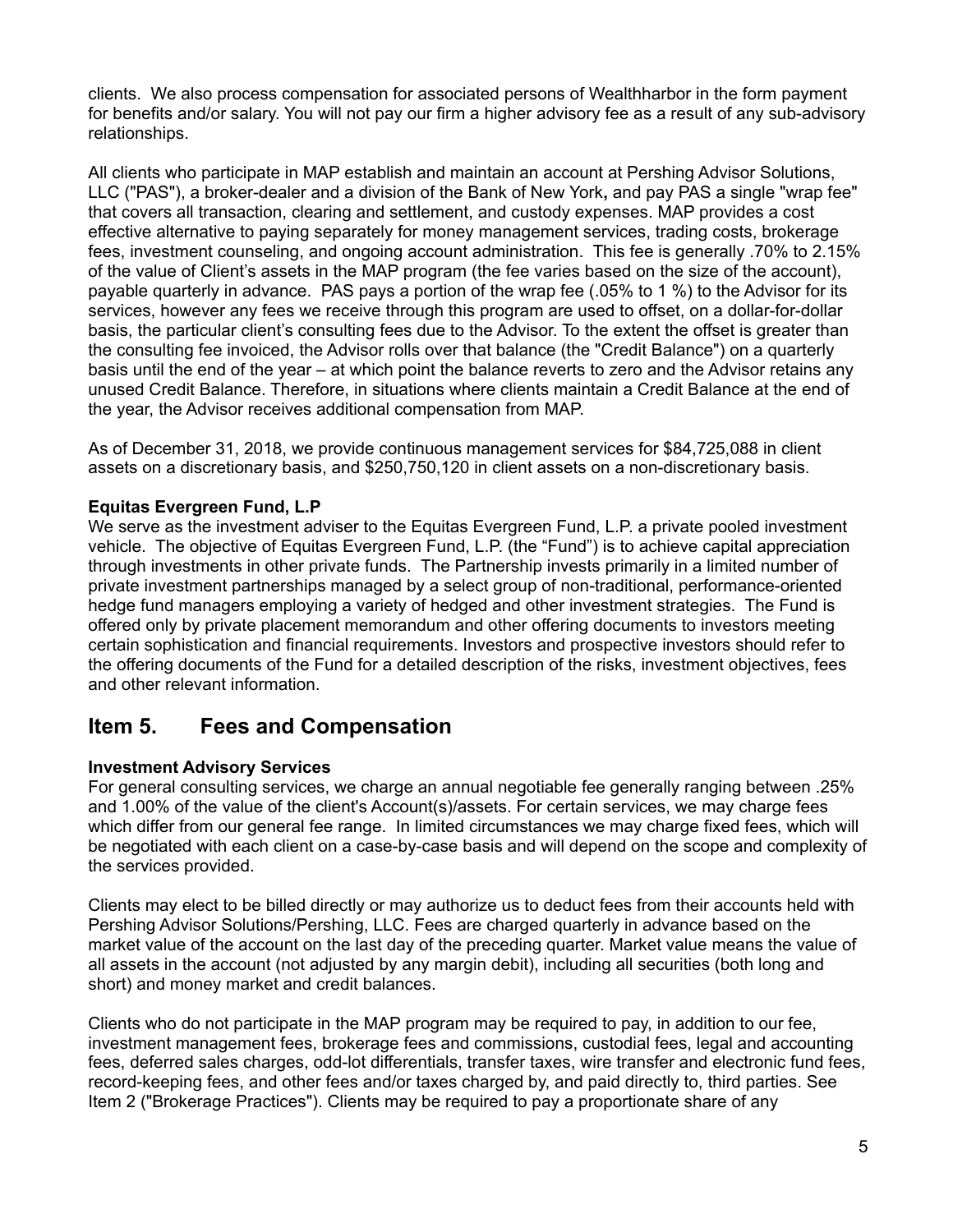exchange-traded funds or mutual fund's fees and charges. For example, mutual fund operating expenses are paid out of the fund and are an additional expense incurred by the client.

Clients pay all advisory fees quarterly, in advance. For accounts opened after the commencement of a quarter, the Advisor will not charge for the entire quarter, but rather will pro rate the first quarter based on the number of months remaining. Fees for partial quarters at the termination of an agreement will be refunded on a pro rata basis contingent on the number of full days or months the account was open during the quarter, subject to a 30-day termination period during which the client is still responsible for fees.

For clients who invest the Evergreen Fund, the Adviser does not charge advisory fees for the amounts invested in the Evergreen Fund. This is because the Advisor already receives an advisory fee from the Evergreen Fund.

In certain cases, where the account is invested in a MAP account Pershing Advisor Solutions, LLC's ("PAS"),.*MAP:* pays a portion of the wrap fee to the Advisor for its services, however any fees we receive through this program are used to offset, on a dollar-for-dollar basis, the particular client's consulting fees due to the Advisor. To the extent the offset is greater than the consulting fee invoiced, the Advisor rolls over that balance (the "Credit Balance") on a quarterly basis until the end of the year – at which point the balance reverts to zero and the Advisor retains any unused Credit Balance. Therefore, in situations where clients maintain a Credit Balance at the end of the year, the Advisor receives additional compensation from MAP.

### **Equitas Evergreen Fund, L.P**

For its services to the Fund, the Advisor is entitled to management fees at an annual rate of 1.0% of each limited partner's capital account balance, payable quarterly in advance.

## <span id="page-5-0"></span>**Item 6. Performance-Based Fees and Side-By-Side Management**

The Advisor may simultaneously manage accounts that are charged performance-based fees and accounts that are charged asset-based fees. The portfolio managers of these accounts may utilize substantially similar investment strategies and may invest in substantially similar assets for both account types. This portfolio management relationship is often referred to as "side-by-side management." Managing such accounts "side-by-side" may create a conflict of interest, as there may be a financial incentive to favor accounts for which the Adviser receives performance-based fees. Accounts that pay performance-based fees reward the Adviser based on the performance in those accounts. As a result, performance-based fee arrangements may provide a heightened incentive for portfolio managers to make investments that may present a greater potential for return but also a greater risk of loss and that may be more speculative than if only asset-based fees were applied. In addition, the side-by-side management of accounts that pay performance-based fees and accounts that only pay a fixed-rate fee may create a conflict of interest as the portfolio manager may have an incentive to favor accounts with the potential to receive greater fees. For example, a portfolio manager may be faced with a conflict of interest when allocating scarce investment opportunities given the possibility of greater fees from accounts that pay performance-based fees as opposed to accounts that do not pay performance-based fees.

The Advisor is guided by fiduciary principles in the management of conflicts of interest. Put simply, the Advisor is expected to always act in the best interests of its clients. The Advisor's fiduciary obligation applies in every aspect of our dealings with clients, regardless of the account relationship, assets under management or fee structure. The Advisor takes its fiduciary obligation very seriously. To address these types of conflicts, the Advisor has adopted policies and procedures pursuant to which allocation decisions may not be influenced by fee arrangements, and investment opportunities will be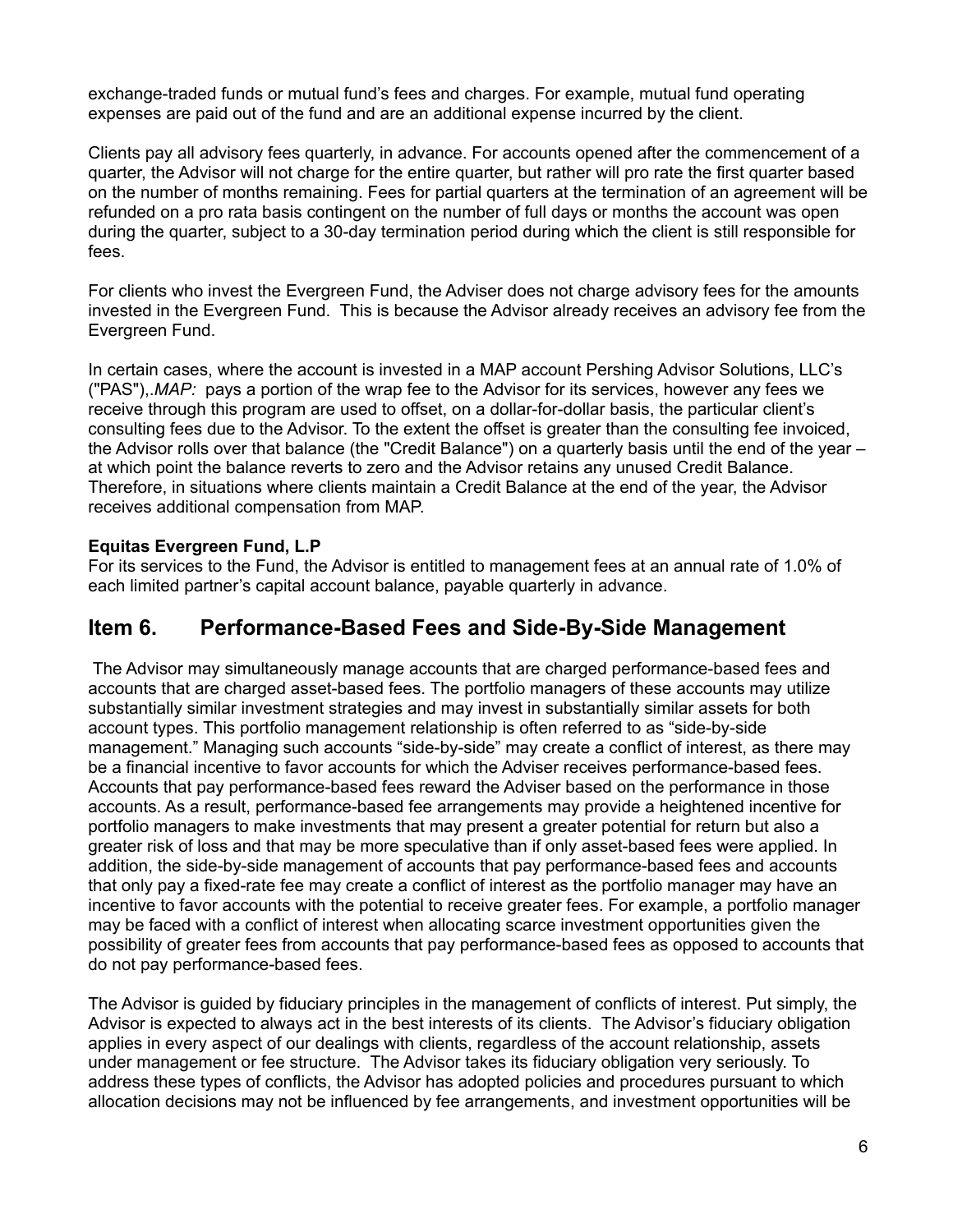allocated in a manner that the Advisor believes is consistent with its obligations as an investment adviser.

# <span id="page-6-0"></span>**Item 7. Types of Clients**

We provide services to high net worth individuals, corporate pension and profit-sharing plans, charitable institutions, foundations, endowments, public funds, trusts, estates, Taft-Hartley Funds, family offices, corporations and pooled investment vehicles.

# <span id="page-6-1"></span>**Item 8. Methods of Analysis, Investment Strategies and Risk of Loss**

The Adviser utilizes different methods of analysis that are tailored for each of the investment strategies it offers its clients. The role that the Advisor often assumes in a client relationship is that of an outside Chief Investment Officer. Our clients have determined that they can use our firm's expertise and experience to supplement or fulfill the duties of the CIO more cost effectively than having a full-time officer perform the same functions in house. This relationship saves time, money, and valuable company resources. In most cases we complete an investment policy statement with each client, outlining the investment philosophy, management procedures, and long-term goals for the investor. Portfolio design is tailored to each client's risk tolerance and preferences.

Initially, investment portfolios are designed "top down." Asset allocation decisions are the first priority. Each asset class has its own set of characteristics. We have modeled the different asset classes for the expected risk/return potential in correlation with other asset classes. There is a risk that the asset classes will perform out of character or the assumptions could prove to be incorrect in the models.

As for our managed-accounts program, we employ a variety of quantitative and qualitative methods in selecting the investment managers we recommend to our clients. The qualitative aspect of our analysis is supported by several comprehensive databases of investment managers incorporating virtually every type of portfolio – from mutual funds and commingled trusts to separately managed portfolios to limited partnerships and private equity investments. Qualitative investment performance is examined over a number of different market cycles for consistency of returns, consistency of investment style, dispersion in investment returns, regression statistics, and tracking error. The Advisor evaluates portfolio managers on an ongoing basis to ensure that they continue to meet our guidelines and standards.

We use our best judgment and good faith efforts in rendering services to our clients. However, all investments involve risk of loss that clients should be prepared to bear. We cannot warrant or guarantee any particular level of account performance, or that the account will be profitable over time. Not every investment recommendation we make will be profitable. Clients assume all market risk involved in the investment of account assets. Investments are subject to various market, currency, economic, political and business risks. The types of risks often involved in managed accounts, specifically, are: volatility, standard deviation, downside risk, correlation, illiquidity, currency, and manager business risk.

We strongly urge clients to examine all aspects of the risk involved in any investment decision and weigh their risk/reward parameters. We also counsel that "past performance is no guarantee of future results" when it comes to investments. It is the responsibility of our clients to give us complete information and to notify us of any changes in financial circumstances or goals.

Investors and potential investors in Equitas Evergreen Fund, L.P should refer to the Fund's offering documents for a description of the Fund's methods of analysis, investment strategies and risks.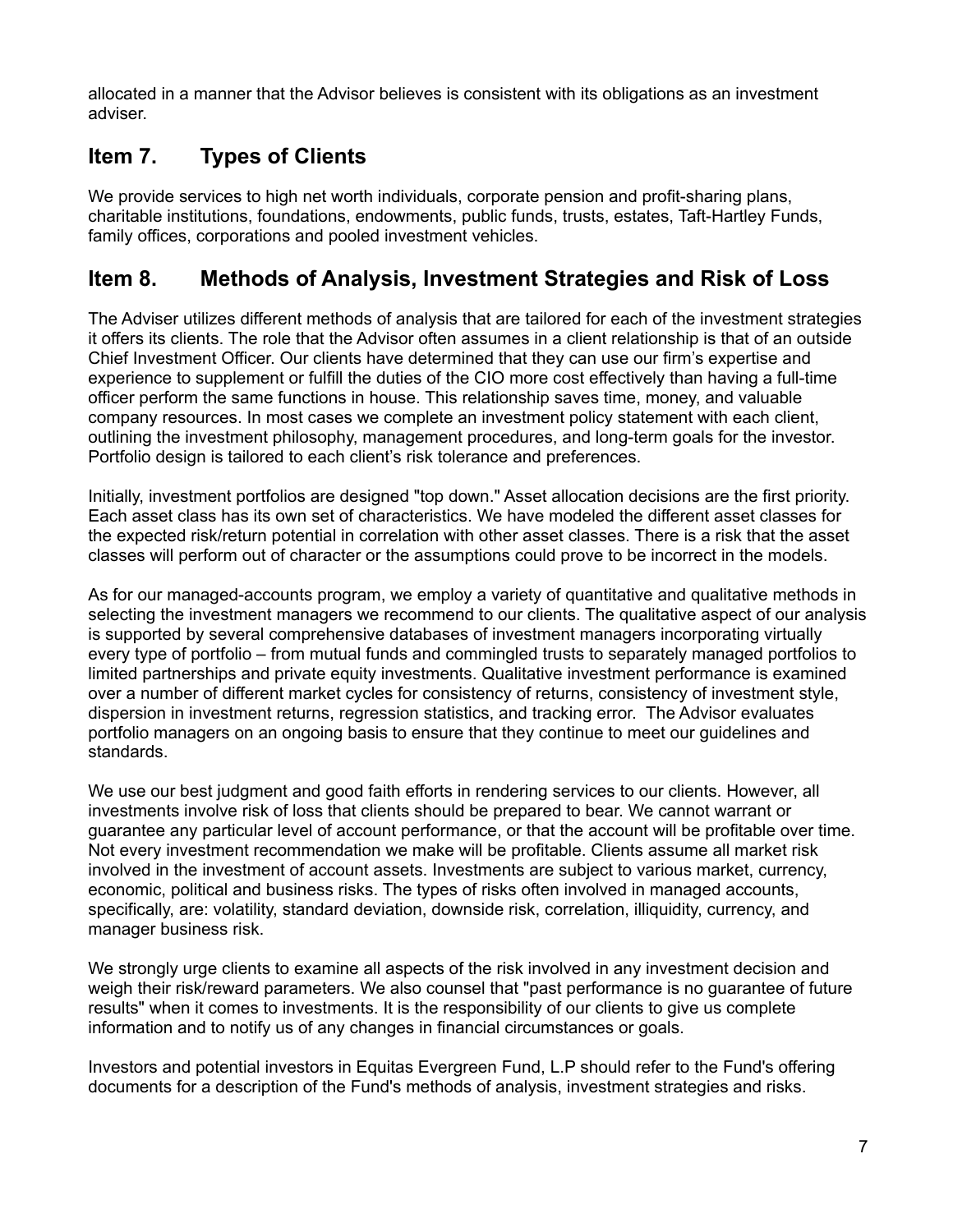# <span id="page-7-0"></span>**Item 9. Disciplinary Information**

On October 23, 2013, the Advisor, along with David Thomas("Respondent"), entered into a settled administrative proceeding with the Securities and Exchange Commission (the "SEC") related to alleged violations of Section 203(e), 203(f), 203(k) of the Investment Advisers Act and Section 15(b)(6) of the Securities Exchange Act of 1934 (the "Order") As part of the settlement, the Respondents neither admitted nor denied the findings in the Order issued by the SEC. The SEC's findings are based on inadvertent mistakes or negligence. At no point did the SEC find that any of us intended to mislead or deceive anyone.

Without admitting or denying the findings, Respondents consented to the entry of the order summarized as follows:

The order alleges that, in certain instances, the Advisor inadvertently overbilled certain clients, negligently provided inadequate disclosures to clients regarding historical performance, compensation, conflicts of interest, and prior exam deficiencies; failed to conduct adequate annual compliance reviews, and to maintain adequate policies and procedures. The consent decree also alleges that David Thomas aided and abetted and caused the above referenced violations and was ordered to cease and desist from same. As part of the settlement, but without admitting or denying the SEC's findings, the Advisor agreed to correct these deficiencies – caused in substantial part by our former COO – and to revise our policies, procedures, and systems to reduce the likelihood of future mistakes. Our current process, since September 2010, is working and no further billing errors have been detected.

The Advisor and David Thomas was ordered to cease and desist from committing or causing any future violations of the above rules, and the Advisor agreed to pay a civil penalty in the amount of \$100,000 and \$35,000, respectively. The Advisor also agreed to hire an independent consultant to conduct three annual reviews of the firm's policies and procedures. These reviews have been completed.

## <span id="page-7-1"></span>**Item 10. Other Financial Industry Activities and Affiliations**

### *Equitas Partners, LLC*

As disclosed above, our affiliate, Equitas Partners, LLC ("EP") serves as the general partner of a private fund doing business as Equitas Evergreen Fund, LP (the "Fund"). The Fund is a diversified fund of hedge funds comprising more than twenty-five individual hedge funds with differing investment strategies and risk characteristics. The Advisor and EP are commonly owned by David Thomas, Jr., and David serves as the Chief Executive Officer of both entities.

### *Pershing Advisor Solutions, LLC*

Pershing Advisor Solutions, LLC ("PAS") is a registered broker-dealer that regularly provides brokerage services for the Advisor's clients through the MAP account program. PAS provides insured custodial services through Pershing LLC, a division of the Bank of New York Mellon. All client accounts that participate in the MAP program sponsored by the Advisor must establish and maintain an account at PAS. The Advisor and PAS are separately owned and operated.

All clients who participate in MAP establish and maintain an account at PAS, and pay PAS a single "wrap fee" that covers all transaction, clearing and settlement, and custody expenses. MAP provides a cost effective alternative to paying separately for money management services, trading costs, brokerage fees, investment counseling, and ongoing account administration. PAS pays the Advisor a portion of the wrap fee for its services. However any fees we receive through this program are used to offset, on a dollar-for-dollar basis, the particular client's consulting fees due to the Advisor. To the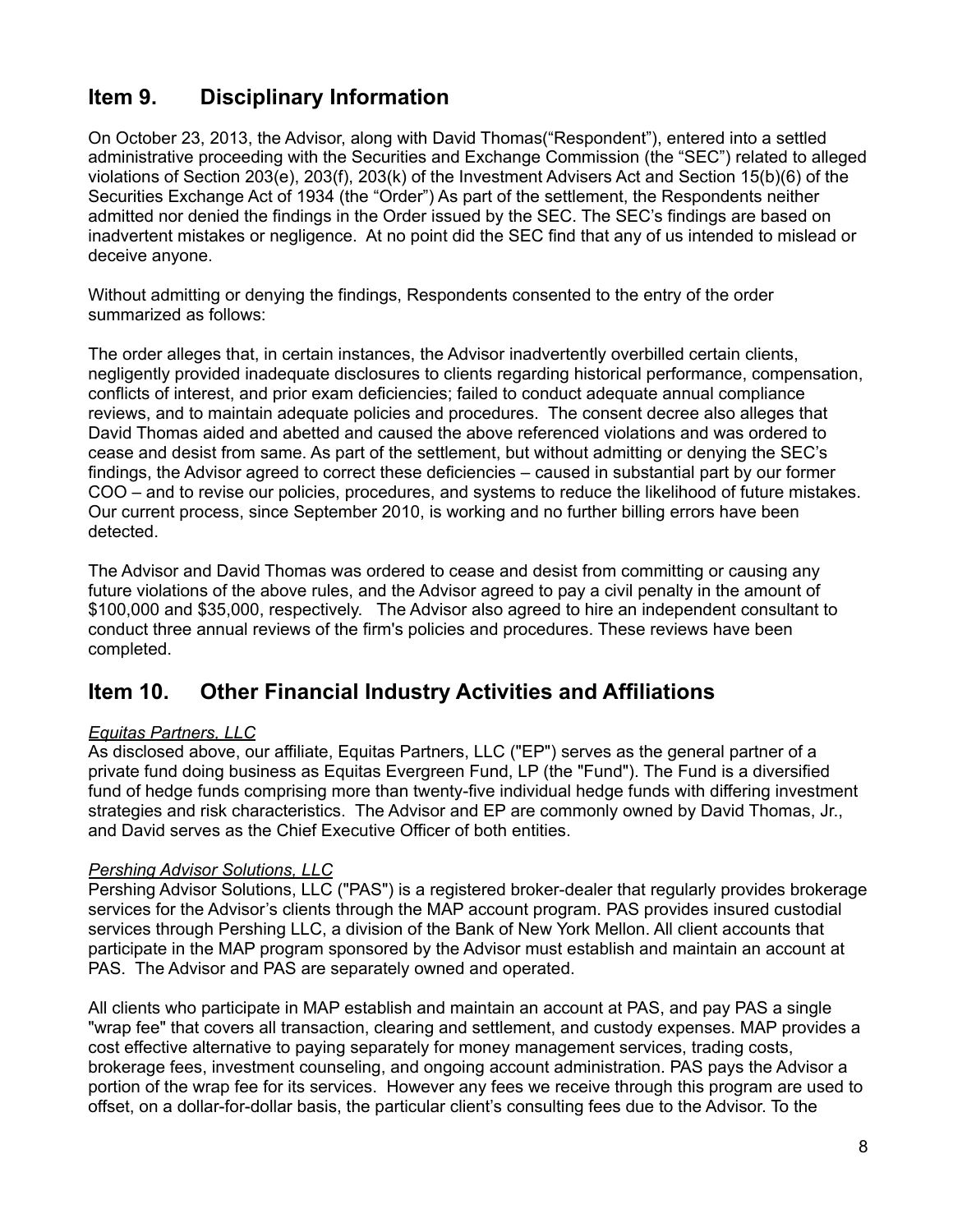extent the offset is greater than the consulting fee invoiced, the Advisor rolls over that balance (the "Credit Balance") on a quarterly basis until the end of the year – at which point the balance reverts to zero and the Advisor retains any unused Credit Balance. Therefore, in situations where clients maintain a Credit Balance at the end of the year, the Advisor receives additional compensation from MAP.

The practices described above could present a conflict of interest because they could give the Advisor an incentive to recommend these investment products based on the compensation received, rather than on a client's needs, because the possible reversion of the fee to Advisor provides an incentive to Advisor to recommend MAP accounts at PAS over other type accounts. We are conscious of and sensitive to these potential conflicts, however, and of the duty of loyalty that we, as a fiduciary, owe our investment advisory clients. The Adviser has developed policies and procedures which address such conflicts of interest and the recommendation brokers and account types in accordance with fiduciary requirements. This includes the duty to address and to disclose conflicts of interest that may exist between the firm and clients. These potential conflicts of interest are disclosed to clients and potential clients in this brochure. Finally, clients have the option to purchase investment products that the Advisor recommends through other brokers or agents that are not affiliated with the Advisor.

Where appropriate, the Advisor may recommend that a client invest in the Equitas Evergreen Fund, LP (the "Fund"). The Advisor receives fees from advising the Fund and an affiliate of the Advisor and Equitas Partners receives investment returns and a performance fee from the Fund. In addition, associated persons of the Advisor have made investments in the Fund. This creates a conflict of interest and incentive to recommend the Fund over other investments. The Adviser has developed policies and procedures that address such conflicts of interest. In addition, to mitigate the conflict of interest and to provide clients good value, the Advisor does not charge consulting fees on assets invested in the Fund.

# <span id="page-8-0"></span>**Item 11. Code of Ethics, Participation or Interest in Client Transactions and Personal Trading**

### **A. Code of Ethics**

We have a Code of Ethics that all employees are required to follow. The Code of Ethics outlines our high standard of business conduct, and fiduciary duty to clients. Our Code of Ethics includes provisions relating to the confidentiality of client information, a prohibition on insider trading, a prohibition on rumor mongering, restrictions on the acceptance of significant gifts, the reporting of certain gifts and business entertainment items, and personal securities trading procedures, among other things.

A copy of the Code of Ethics is available to any client or prospective client upon request. Our clients may request a copy of the firm's Code of Ethics by contacting David Thomas at 504-569-9600 or [dthomas@equitas-capital.com.](mailto:dthomas@equitas-capital.com)

### **B. Securities in which the Adviser or a Related Person has a Material Financial Interest**

The Adviser may recommend, purchase, or sell securities for client accounts in which it, or related persons, has a financial interest. As an example, the Adviser can select, on a discretionary basis, funds in which the Adviser acts as the investment manager, including funds that may hold illiquid securities. Additionally, employees of the Adviser or its related persons may hold the same or similar securities as client portfolios, and from time to time may recommend such securities for purchase or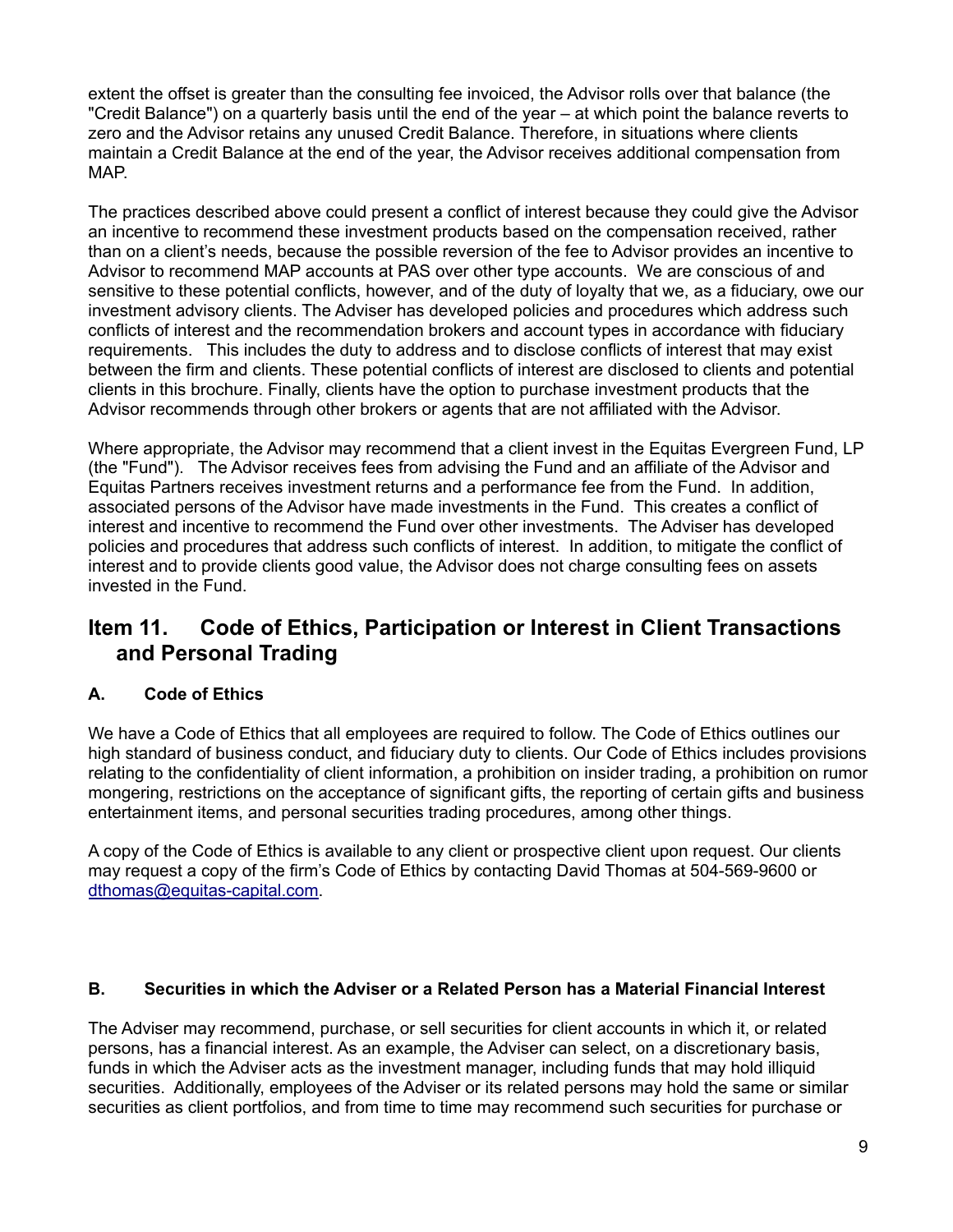sale in clients' portfolios in the normal course of business. Similarly, employees or related persons of the Adviser who maintain private equity interests may hold the same or similar interest as client portfolios. The Adviser has established informational barriers and has adopted various policies and safeguards in order to address conflicts of interest that may arise from such activities.

### **C. Investing in Securities that the Adviser or a Related Person Recommends to Clients**

The Adviser or one of its related persons may, for its own account, buy or sell securities or other instruments that the Adviser has recommended to clients or purchased or sold for its clients. The Adviser has adopted various policies and safeguards in order to address conflicts of interest that may arise from such activities.

### **D. Conflicts of Interest Created by Contemporaneous Trading**

The Adviser and its related persons may recommend securities to clients that the Adviser and its related persons may also purchase or sell. As a result, positions taken by the Adviser and its related persons may be the same as or different from, or made contemporaneously or at different times than, positions taken for clients of the Adviser. As these situations may involve potential conflicts of interest, the Adviser has adopted policies and procedures relating to personal securities transactions, insider trading and other ethical considerations. These policies and procedures are intended to identify and mitigate actual and perceived conflicts of interest with clients and to resolve such conflicts appropriately if they do occur. The policies and procedures contain provisions regarding preclearance of employee trading, reporting requirements and supervisory procedures that are designed to address potential conflicts of interest with respect to the activities and relationships of related persons that might interfere or appear to interfere with making decisions in the best interest of clients, including the prevention of front-running. In addition, the Adviser has implemented monitoring systems designed to ensure compliance with these policies and procedures.

# <span id="page-9-0"></span>**Item 12. Brokerage Practices**

### **A. Factors Considered in Selecting or Recommending Broker-Dealers for Client Transactions**

For the most part, Advisor's business consists of recommending money managers who handle their own trading and select their own broker-dealer.

For other accounts, the Adviser selects brokers for the execution of transactions for client accounts in accordance with its best execution policies and procedures. In making a decision about best execution, the Adviser considers a number of factors including, but not limited to, the:

- Price per unit of the security;
- Broker's execution capabilities;
- Commissions charged;
- Broker's reliability for prompt, accurate confirmations and on-time delivery of securities;
- Broker-dealer firm's financial condition;
- Broker's ability to provide access to public offerings; and

The Adviser is responsible for determining that the level of commission paid for each trade initiated by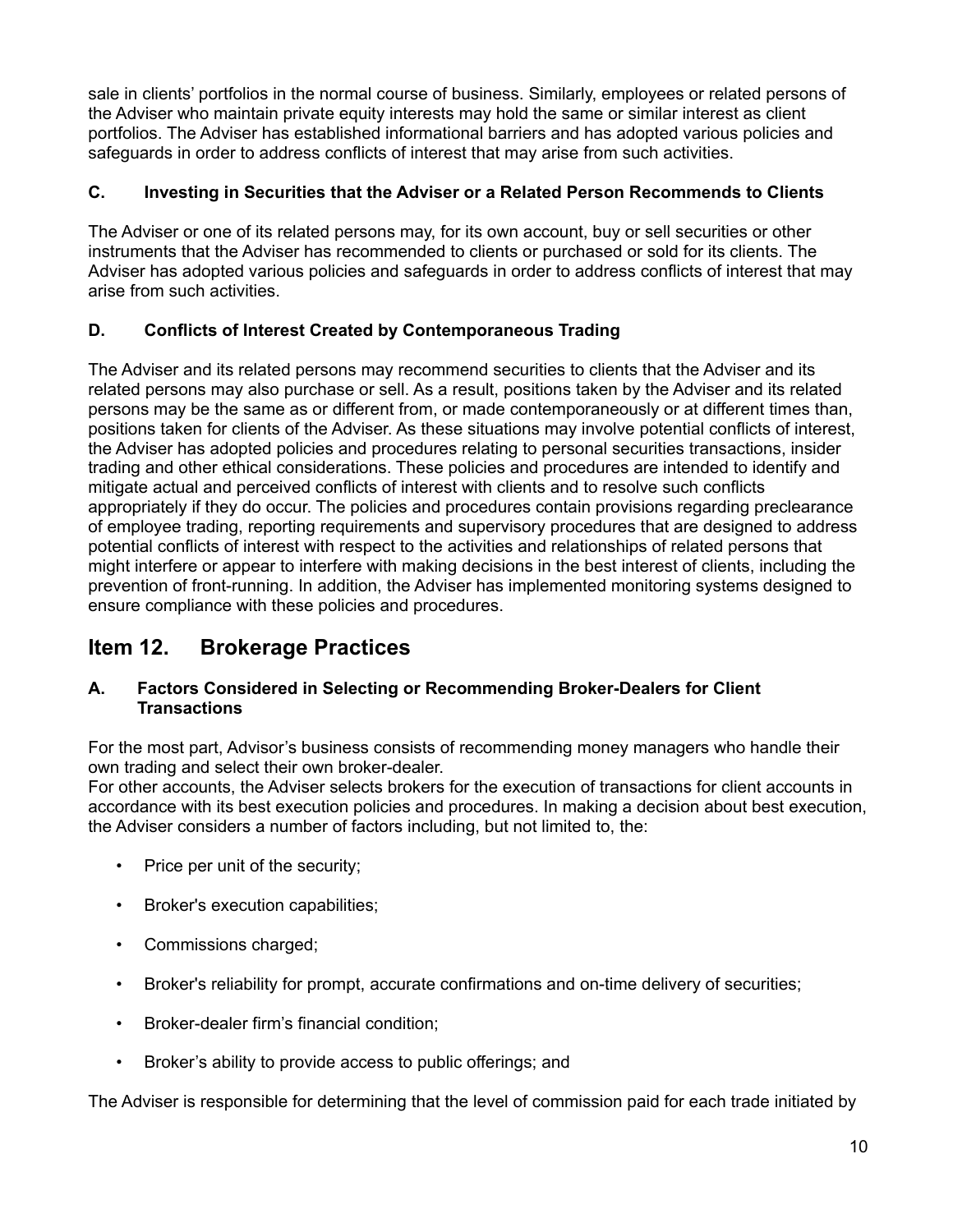the Adviser is reasonable in light of the executions received. Commissions on brokerage transactions may be subject to negotiation. Negotiated commissions take into account the difficulty involved in execution, the extent of the broker's commitment of its own capital (if any), the amount of capital involved in the transaction, and any other services offered by the broker.

### 1**. Research and Other Soft Dollar Benefits**

As noted in Item 12. A., above, the Adviser's primary objective in broker-dealer selection is to comply with its duty to obtain best execution of orders for clients. Best execution does not necessarily mean the lowest commission, but instead involves consideration of a number of factors (listed above). Although the Adviser has no soft dollar arrangements currently in place, the Adviser may pay the broker-dealer with "soft" or commission dollars in exchange for access to statistical information and research, which is offered without any commitment to engage in any specific business or transaction. Although payment of soft dollars is a permissible practice, consideration of research provided in the context of soft dollar payments is not a factor in determination of best execution.

Soft Dollar Purchases" refers to the direction of transactions to a broker in exchange for brokerage and research services, the primary use of which must directly assist the Advisor in its investment decision-making process. We regard the following as appropriate Soft Dollar Purchases:

- (a) Proprietary research and information on companies, industries, sectors, and the economy;
- (b) Meetings in person or telephone with management of companies;
- (c) Performance measurement;
- (d) Third-party research;
- (e) Fundamental databases;
- (f) Technical analysis software;
- (g) Statistical periodicals and journals;
- (h) Portfolio analysis software; and
- (i) Political or economic analysis.

If we were to ever use client soft dollars to obtain research or other products or services, we receive a benefit because we do not have to produce or pay for the research, products or services received. Any Soft Dollar Purchase will be used to benefit all clients of the Advisor and not merely the clients involved at the time the soft dollar purchase was made. We may have an incentive to select or recommend a broker-dealer based on our interest in receiving the research or other products or services, rather than our client's interest in receiving most favorable execution. Our CCO samples, evaluates, and records the execution quality of Adviser initiated trades on an annual basis. Based on the Adviser's use of third-party managers, we request and review the best execution reports provided by the managers.

Under the Adviser's soft dollar policy, the services obtained must fall within the safe harbor requirements of Section 28(e) of the Securities Exchange Act of 1934. Section 28(e) provides a safe harbor that protects a money manager from liability for a breach of fiduciary duty solely because it pays more than the lowest available commission rate. Section 28(e) requires that the research services obtained with client brokerage commissions provide lawful and appropriate assistance in the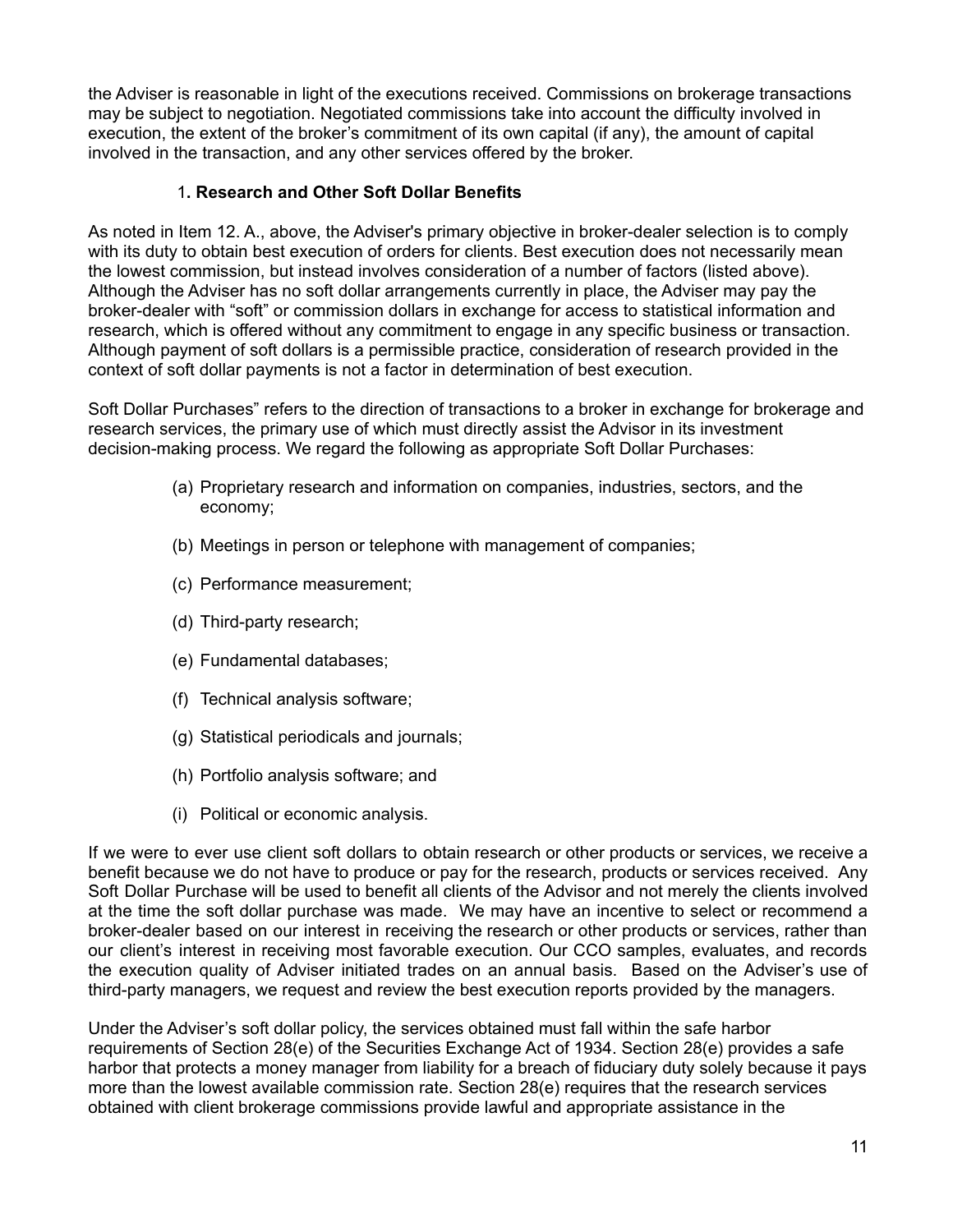decision-making process, and that the amount of the client commission is reasonable in relation to the value of the products or services provided by the broker-dealer.

As a result, while the Adviser generally seeks the most favorable price in placing its orders, an account may not always pay the lowest price available, but generally orders are executed within a competitive range. The Adviser may select brokers who charge a higher commission than other brokers, if the Adviser determines in good faith that the commission is reasonable in relation to the brokerage and research services the broker provides. Additionally, while adhering to its duties of good faith and best execution, the Adviser's equity group regularly reviews the soft dollar benefits it receives from each of its broker-dealers and establishes a target amount to spend on services from each broker-dealer.

### *Directed Brokerage*

Our clients are free to establish and maintain accounts at any financial institution. Unless a client directs otherwise, we may use our discretion in recommending a broker-dealer. The client is not obligated to effect transactions through any broker-dealer recommended by us. In recommending broker-dealers, we will comply with our fiduciary duty to seek best execution and with the Securities Exchange Act of 1934. We will take into account such relevant factors as:

- Price;
- The custodian's facilities, reliability and financial responsibility;
- The ability of the custodian to effect transactions, particularly with regard to such aspects as timing, order size and execution of order;
- The research and related brokerage services provided by such custodian to the Advisor, notwithstanding that the account may not be the direct or exclusive beneficiary of such services; and
- Any other factors that we consider to be relevant.

Generally speaking, we will recommend that clients establish brokerage accounts with Pershing Advisor Solutions, LLC ("PAS"). PAS meets the above criteria and provides discounted commission rates to Equitas clients. PAS is a registered broker-dealer and SIPC member. PAS provides insured custodial services through Pershing LLC, a division of the Bank of New York Mellon. We work primarily with PAS for administrative convenience and because PAS offers good value to our clients for the transaction costs and other costs incurred.

Clients who establish an account through PAS are offered two alternative means of paying PAS for these services: (1) transaction-based and (2) fee-based. Clients who elect PAS transaction-based accounts will pay for each securities transaction made, according to the pricing schedule established by PAS. This pricing schedule is made available to each of our clients and their respective investment managers. These transaction-based charges are in addition to the fee charged by the Advisor for consulting services. The Advisor does not receive or share in such transaction-based charges.

Clients who elect PAS fee-based accounts pay an all-inclusive fee that covers all transaction, clearing, settlement and custody expenses as well as our fee. The schedule of asset-based fees is made available to each of our clients and his/her/its respective investment managers.

### *Managed-Account Wrap-Fee Program:*

PAS, as the participating broker-dealer of the managed-account wrap-fee program ("MAP"), requires all clients participating in MAP to establish and maintain an account at PAS. The PAS platform allows our clients to select from a large number of money managers, offers good value to our clients, and gives us access to system support, research, and due diligence on the managers. PAS's clearing and execution broker-dealer, Pershing LLC ("Pershing"), requires all money managers who participate in MAP to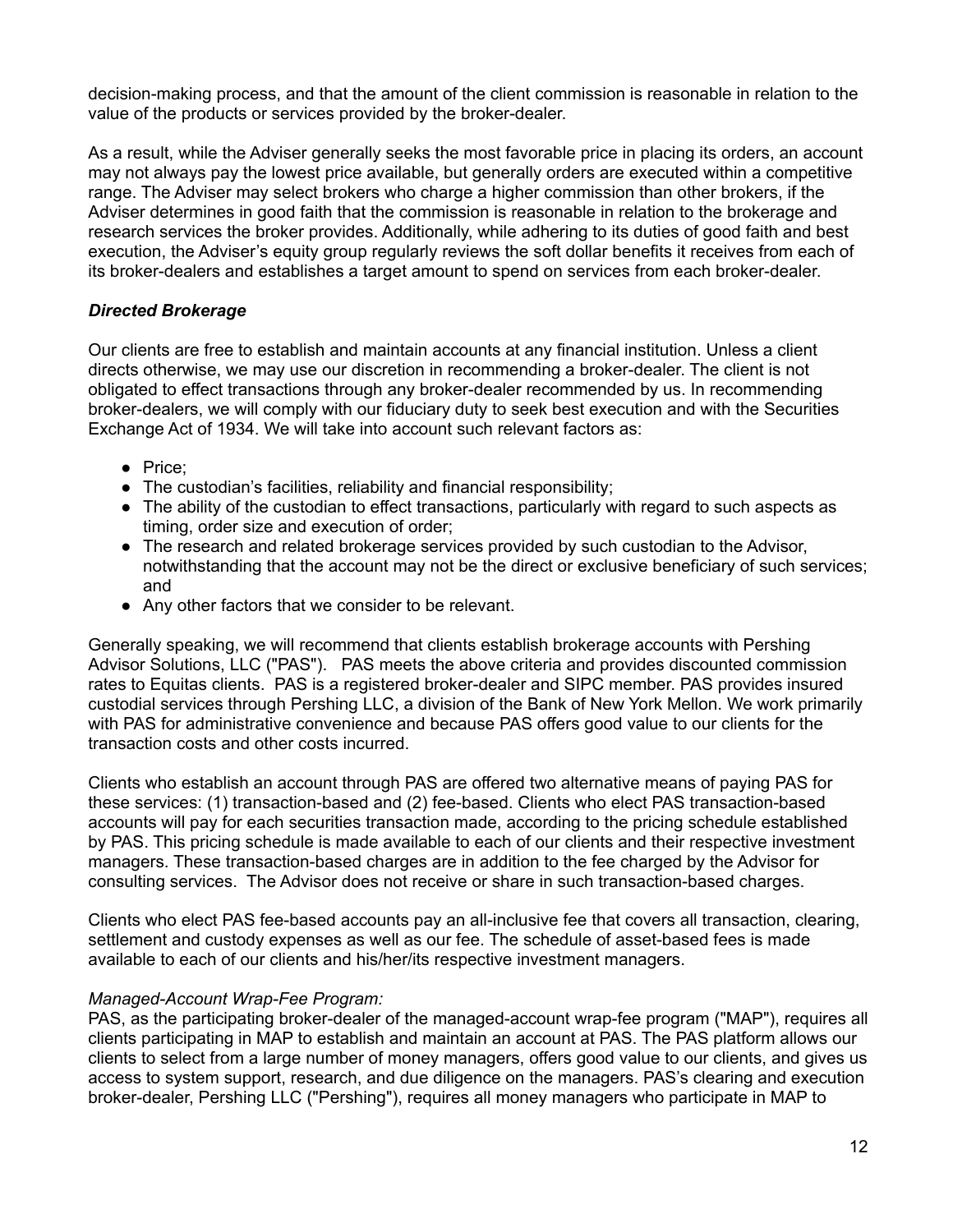execute all transactions through Pershing's trading desk. We have no control over the trading activity conducted between the client's money manager and Pershing. Money managers acting on their clients' behalf may be able to obtain better execution for securities transactions from another broker-dealer.

All clients who participate in MAP pay PAS a single "wrap fee" that covers all transaction, clearing and settlement, and custody expenses. The Advisor receives a portion of the wrap fees from PAS for the services the Advisor provides, however any fees we receive through this program are used to offset, on a dollar-for-dollar basis, the particular client's consulting fees due to the Advisor. To the extent the offset is greater than the consulting fee invoiced, the Advisor rolls over that balance (the "Credit Balance") on a quarterly basis until the end of the year – at which point the balance reverts to zero and the Advisor retains any unused Credit Balance. Therefore, in situations where clients maintain a Credit Balance at the end of the year, the Advisor receives additional compensation from MAP. The conflict of interest this arrangement presents and how we deal with such conflicts are also described in Item1 above as well as in the Advisor's Form ADV Part 2A Appendix 1 Wrap Fee Program Brochure.

### *Aggregation of Trades:*

The Advisor (for discretionary accounts) or our sub-advisor(s) may aggregate trades for clients. The allocations of a particular security usually will be determined by us or the sub-advisor before the trade is placed with the broker. When practical, client trades in the same security will be bunched in a single order (a "block") in an effort to obtain best execution at the best security price available.

When we aggregate orders, each participating account receives the average share price for the transaction and bears a proportionate share of all transaction costs, based upon each account's participation in the transaction, subject to our discretion depending on factual or market conditions. Clients participating in block trading may include proprietary or related accounts. Such accounts are treated as client accounts and are neither given preferential nor inferior treatment versus other client accounts. Allocations of orders among client accounts must be made in a fair and equitable manner.

## <span id="page-12-0"></span>**Item 13. Review of Accounts**

### *Managed-Account Wrap-Fee Program:*

We require each client to complete an investor profile questionnaire that measures the client's individual objectives, time horizons and risk parameters. Additionally, representatives of our firm consult with the client to better understand the client's investment goals and needs. We review client accounts to ensure their continued suitability with respect to the client's financial goals and objectives, time horizons, and risk parameters. The frequency of account reviews is determined based on the client's investment objectives.

We generally review accounts quarterly, but in any event, no less than annually. More frequent reviews may be triggered by a change in the client's investment objectives, tax considerations, large deposits or withdrawals, large sales or purchases, loss of confidence in corporate management, or changes in the economic climate. Reviews are first conducted by an Analyst, then by an Investment Management Consultant, and finally by the Chief Compliance Officer. We regularly contact and consult with clients regarding their investment accounts. Clients are responsible for promptly bringing any material change in investment objectives or financial condition to our attention.

We provide clients with a quarterly portfolio evaluation report. The report details the account's performance in terms of time-weighted rate of return and compares it to that of selected benchmarks. We ordinarily select the benchmarks on the basis of the client's investment objectives, money manager, and the manager's management style. The performance figures reflected in the quarterly portfolio evaluation reports are calculated using software maintained by Greenhill, based upon account data submitted by the clearing broker-dealer firm providing custodial services for the accounts.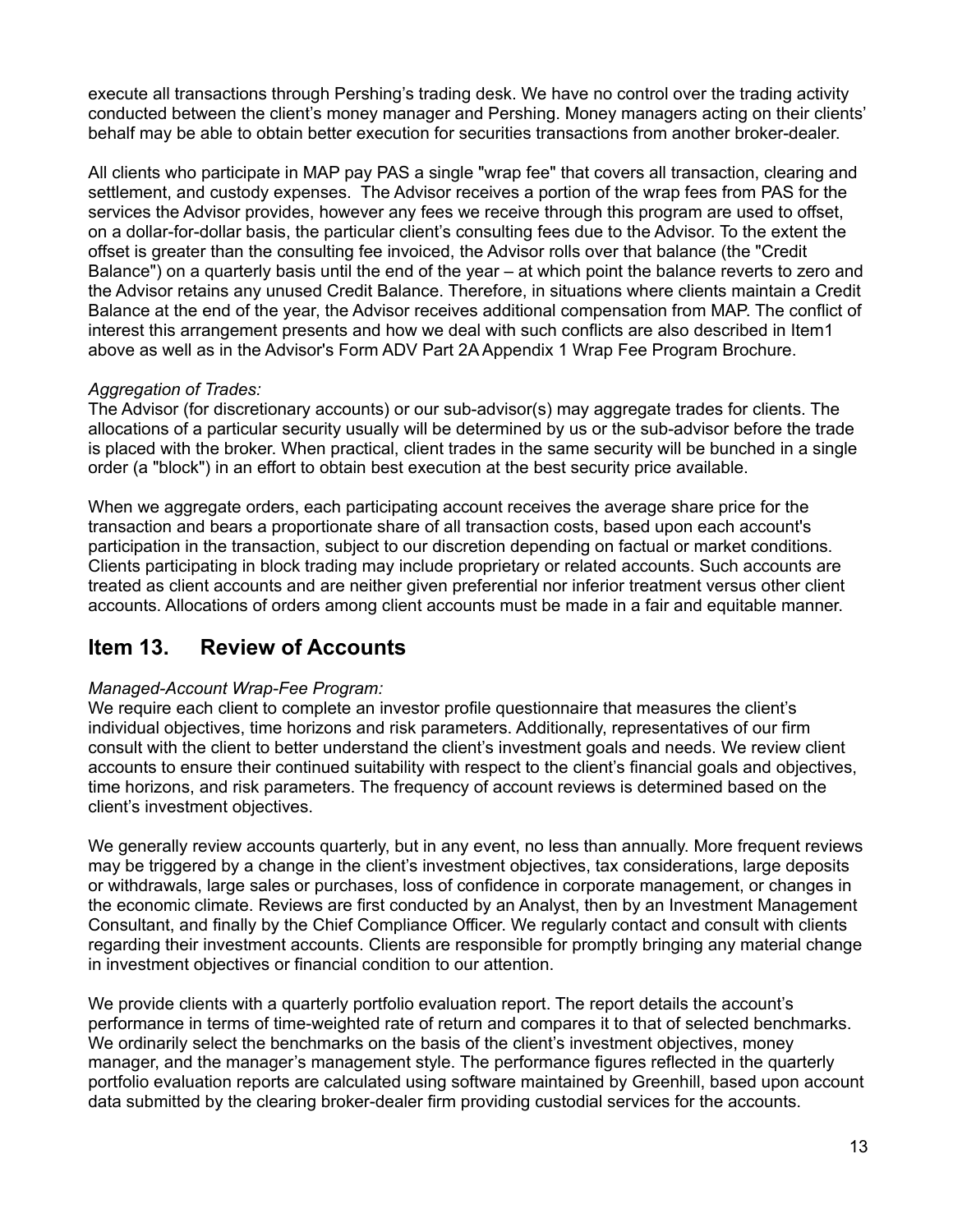We also arrange for clients to receive (1) trade confirmations reflecting all transactions effected on the client's behalf, and (2) monthly statements reflecting all cash and securities transactions, deposits, withdrawals of principal and income, and all securities held in the account. Where there is no monthly activity, clients receive quarterly statements listing all securities held in the account.

### *Separate Accounts:*

For clients who retain an investment manager in a transaction-based, separate account format (a "Separate Account"), the client's investment policy statement ordinarily will outline the client's goals and objectives, time horizons and risk parameters. We review accounts at least annually, at which time we contact the client to confirm the client's investment goals and risk parameters. More frequent reviews may be triggered by a change in the client's investment objectives, tax considerations, large deposits or withdrawals, large sales or purchases, loss of confidence in corporate management, or changes in the economic climate. Reviews are first conducted by an Analyst, then by an Investment Management Consultant, and finally by the Chief Compliance Officer. We regularly contact and consult with clients regarding their investment accounts. Clients are responsible for promptly bringing any material change in investment objectives or financial condition to our attention.

Separate Account Clients receive standard account statements from the custodian of their accounts on a monthly basis. We also provide some of our Separate Account clients with a quarterly performance report generated using GHperf software, which is based on account data supplied by the client's custodian.

# <span id="page-13-0"></span>**Item 14. Client Referrals and Other Compensation**

### **A. Economic Benefits for Providing Services to Clients**

In certain situations, the Advisor may receive income for placing investors in the managed account wrap-fee program (MAP) that the Advisor sponsors through Pershing Advisor Solutions, LLC. All clients who participate in MAP establish and maintain an account at PAS, and pay PAS a single "wrap fee" that covers all transaction, clearing and settlement, and custody expenses. PAS pays the Advisor a portion of the wrap fee for its services; however any fees the Advisor receives through this program are used to offset, on a dollar-for-dollar basis, the particular client's consulting fees due to the Advisor. To the extent the offset is greater than the consulting fee invoiced, the Advisor rolls over that balance (the "Credit Balance") on a quarterly basis until the end of the year – at which point the balance reverts to zero and the Advisor retains any unused Credit Balance. Therefore, in situations where clients maintain a Credit Balance at the end of the year, the Advisor receives additional compensation from PAS.

The practices described above presents a conflict of interest because they could give the Advisor an incentive to recommend these investment products based on the compensation received, rather than on a client's needs, because the possible reversion of the fee to Advisor provides an incentive to Advisor to recommend MAP accounts at PAS over other type accounts. We are conscious of and sensitive to these potential conflicts, however, and of the duty of loyalty that we, as a fiduciary, owe our investment advisory clients. The Adviser has developed policies and procedures which address such conflicts of interest and the recommendation brokers and account types in accordance with fiduciary requirements.

### **B. Compensation to Non-Supervised Persons for Client Referrals**

We have no arrangements, written or oral, in which we compensate any third-parties for referrals of clients.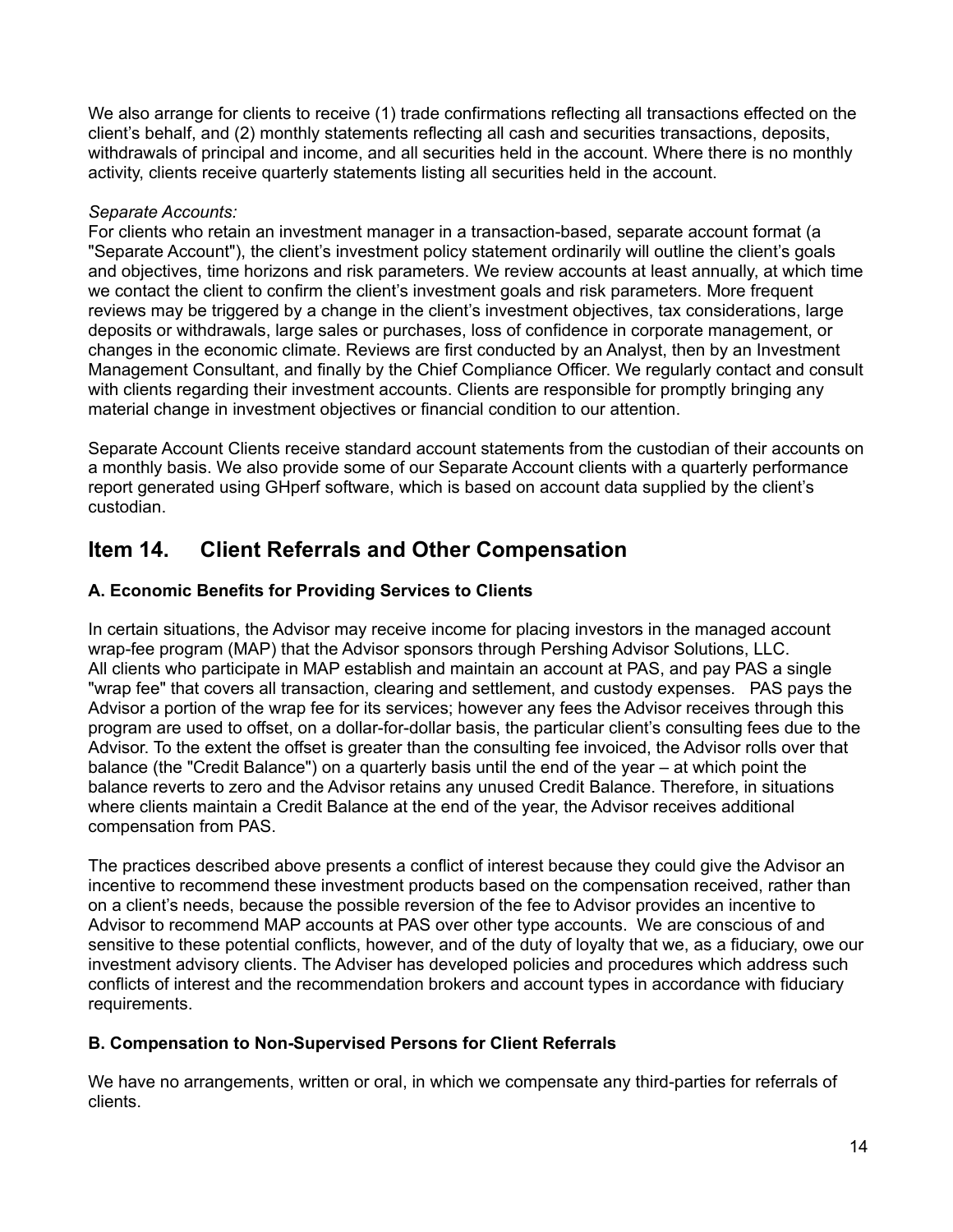# <span id="page-14-0"></span>**Item 15. Custody**

The Advisor generally does not maintain physical custody of its clients' assets. Client assets are typically held by a qualified custodian pursuant to a separate custody agreement. However, pursuant to Rule 206(4)-2 under the Advisers Act, in certain circumstances the Adviser may be deemed to have custody of client assets.

The Advisor will be deemed to have custody of client assets when it or an affiliate acts in any capacity that gives the Advisor legal ownership of, or access to, client assets, (e.g. when the Advisor serves as a general partner, managing member, or comparable position for certain unregistered investment pools.) Clients in such private funds will receive the fund's annual audited financial statements. Such clients should review these statements carefully. If clients in the private funds do not receive audited financial statements in a timely manner, then they should contact the Advisor immediately.

The Advisor has certain separately-managed accounts where the Advisor is deemed to have custody of the client's assets because it or a related person directly or indirectly holds client funds or securities or has authority to obtain possession of them. Clients will receive account statements at least quarterly directly from their broker-dealer, bank or other qualified custodian. Separately-managed account clients may also receive a Statement of Assets from the Advisor. Clients are encouraged to compare the account statements that they receive from their qualified custodian with those that they receive from the Advisor. If clients do not receive statements at least quarterly from their qualified custodian in a timely manner, then they should contact the Advisor immediately.

The Advisor may be deemed to have custody of wrap program client's assets if the Advisor contracts directly with the wrap program client for services. In such cases, the Program Sponsor or a qualified custodian will send required periodic account statements to the wrap program client. The wrap program client should carefully review and reconcile the custodian statements to ensure that they reflect appropriate activity in the wrap program account. If clients do not receive periodic accounts statements from their qualified custodian in a timely manner, then they should contact the Advisor immediately.

As stated above, the Advisor's affiliate, Equitas Partners, LLC ("EP"), serves as the general partner of a private fund doing business as Equitas Evergreen Fund, LP (the "Fund"). EP, as General Partner of the Fund, has access to the Fund's assets, and therefore has custody over such assets. Investors in the Funds are provided with audited annual financial statements within 180 days of the Fund's fiscal year end.

# <span id="page-14-1"></span>**Item 16. Investment Discretion**

The Adviser provides both discretionary and non-discretionary investment management services. If a client elects for discretionary services of their account, an investment advisory agreement must first be signed before the Adviser may act on behalf of the client. Execution of such agreement authorizes the Adviser to supervise and direct the investment and reinvestment of assets in the client's account on the client's behalf and at the client's risk. We manage most of our clients' assets on a non-discretionary basis, although recently we began to manage certain portfolios with limited discretion. Under this discretionary authority, the client allows us to purchase and sell securities and instruments in his/her/its account(s). Any restrictions on our discretionary authority are set by the client on a case by case basis. Some clients prefer a more hands on involvement than others.